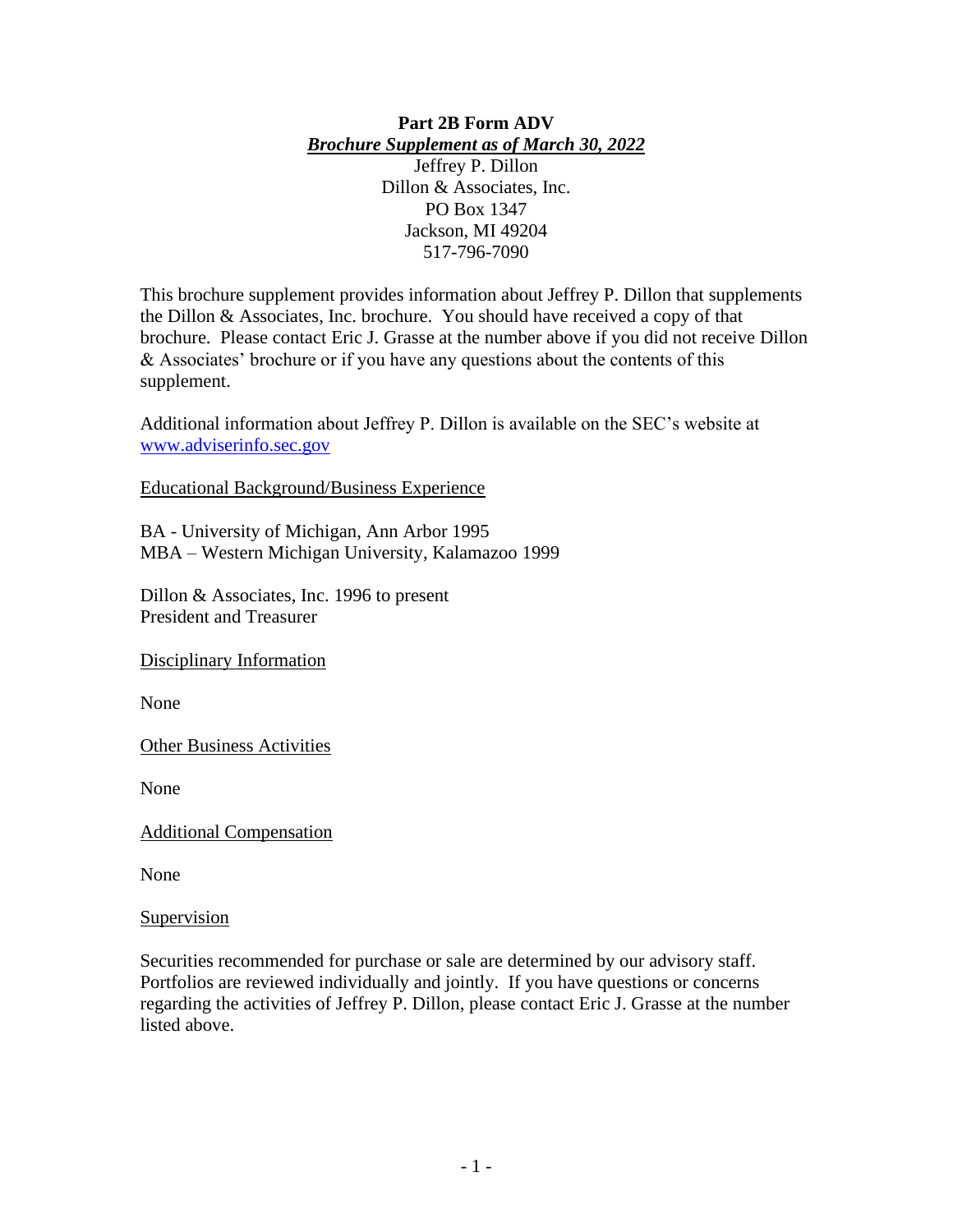# **Part 2B Form ADV** *Brochure Supplement as of March 30, 2022*

Eric J. Grasse Dillon & Associates, Inc. PO Box 1347 Jackson, MI 49204 517-796-7090

This brochure supplement provides information about Eric J. Grasse that supplements the Dillon & Associates, Inc. brochure. You should have received a copy of that brochure. Please contact Jeffrey P. Dillon at the number above if you did not receive Dillon  $\&$ Associates' brochure or if you have any questions about the contents of this supplement.

Additional information about Eric J. Grasse is available on the SEC's website at [www.adviserinfo.sec.gov](http://www.adviserinfo.sec.gov/)

Educational Background/Business Experience

BS – Miami University, Oxford OH 1996

Dillon & Associates, Inc. 1999 to present Vice-President & Chief Compliance Officer

Disciplinary Information

None

Other Business Activities

None

Additional Compensation

None

Supervision

Securities recommended for purchase or sale are determined by our advisory staff. Portfolios are reviewed individually and jointly. If you have questions or concerns regarding the activities of Eric J. Grasse, please contact Jeffrey P. Dillon at the number listed above.